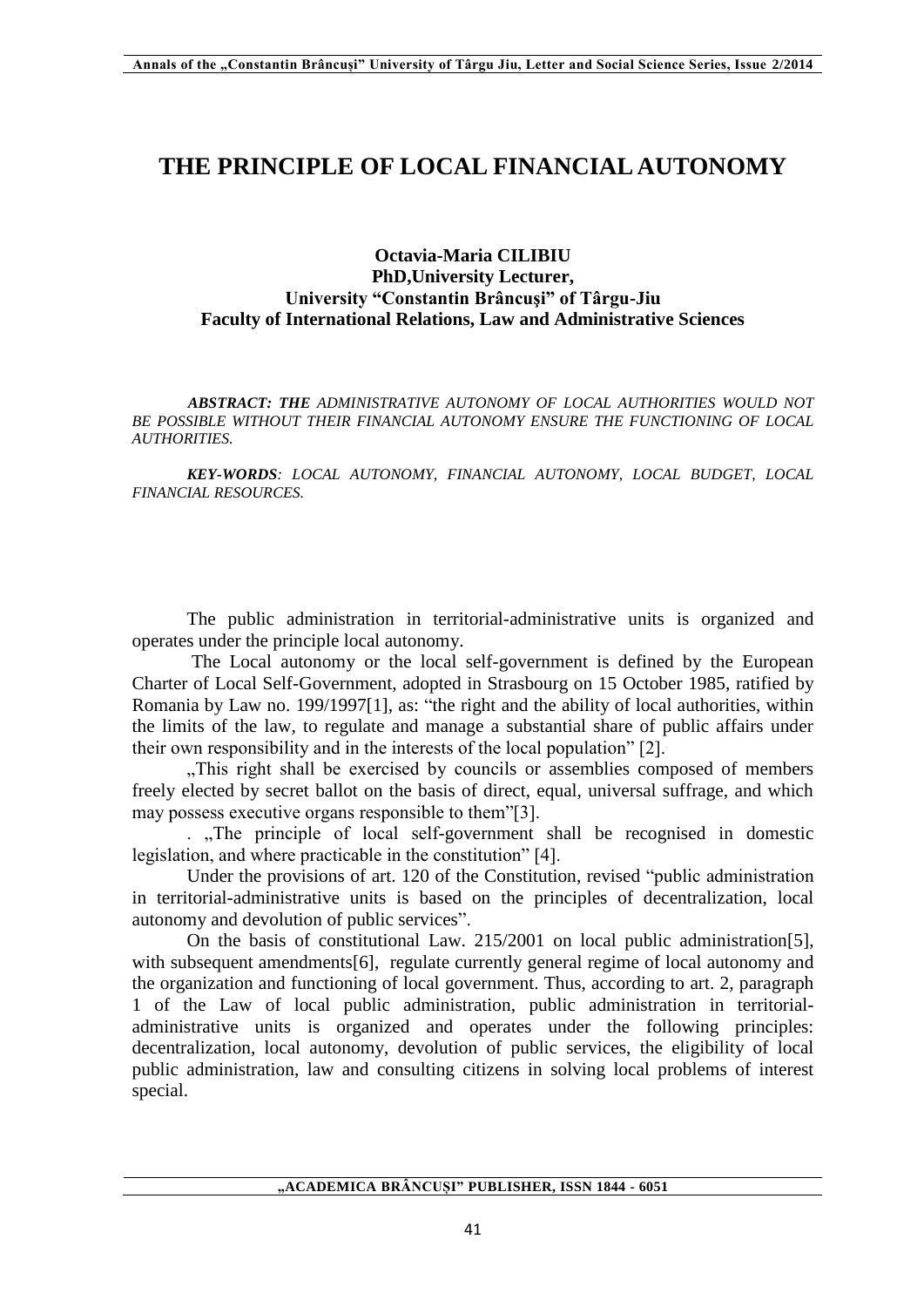Local autonomy is "the modern form of expression of the principle of administrative decentralization" [7].

Under the provisions of art. 3 of the Law on local public administration, the local autonomy means the right and effective capacity of local authorities to address and manage, on behalf and in the interest of local communities that they represent, public affairs, according to the law. This right shall be exercised by local councils and mayors, and county councils and their presidents, local government authorities be elected by universal, equal, direct, secret and freely expressed.

In accordance with the European Charter of Local Self-Government, Law no. 215/2001 establishes local government local autonomy components, namely the eligibility of local authorities, the adoption of the settlement, the organizational charts and staffing and organization of public services of local councils, and the right to financial resources (local taxes ) that local authorities they do, they manage and use them to fulfill their duties and powers.

The literature has highlighted the essential elements of a genuine local autonomy, as "constitutional foundation and consecration of the principle of decentralization of the central government to the local community, the existence of administrative territorial units, of elected local councils who have organ executive accountable to the community, the establishment of some form of direct citizen participation in making the important decisions clear regulation powers and responsibilities of local authorities, consulting them in taking measures which concern them protect their territorial limits, adequacy of structures and resources administrative tasks they incubate, providing resources for local communities, the right of association and legal protection"[8]. We note that among these elements is providing resources for local communities, a real pillar of local autonomy.

Article 4, paragraph 1 of the Act expressly recognizes local government financial autonomy of local authorities, with administrative autonomy. According to these provisions, local autonomy is only administrative and financial, is exercised on the basis and within the limits provided by law.

The local autonomy the organization, functioning, powers and duties, and managing resources by law belong to the village, town, city or county, as appropriate.

The administrative autonomy of local authorities would not be possible without their financial autonomy ensure the functioning of local authorities..

The principle of local autonomy "allows and even requires the organization of a system for resource management and local needs, in each administrative units that financial autonomy" [9].

The objectives of fiscal decentralization aimed at "efficient allocation of financial resources, equitable provision of public goods in different geographical areas, ensuring macroeconomic stability and promote economic growth. Financial autonomy is achieved mainly through the income and expenditure of local and distinct organization of public finances based on fiscal decentralization can: relieving public finances a number of expenses; reduction of financial flows between the central and local authorities to create a clearer picture of the management of national public finances" [10].

Local financial resources are made of "all methods of training and use of local funds is both budgetary and extra or special" [11].

In a free market economy in most countries local budgets are the main component of local public finances, since they are in fact the main lever for achieving local autonomy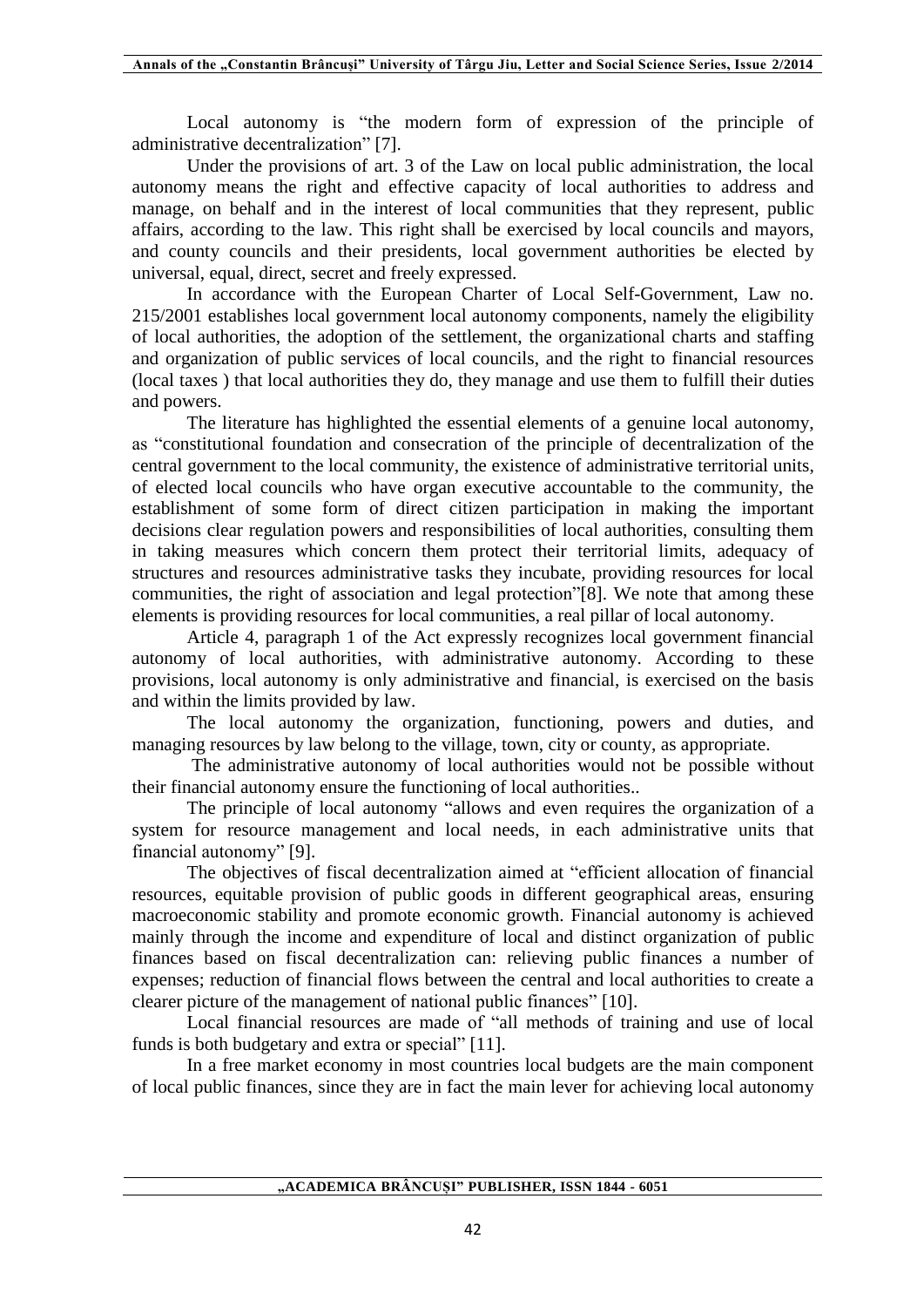of administrative units, middle or how the obtained revenue needed to cover local public expenditures [12].

In article 9 of the European Charter of Local Self-Government provided the general principles on the financial resources of local authorities, such as:

- Local authorities shall be entitled, within national economic policy, to adequate financial resources of their own, of which they may dispose freely within the framework of their powers.

- Local authorities' financial resources shall be commensurate with the responsibilities provided for by the constitution and the law.

- Part at least of the financial resources of local authorities shall derive from local taxes and charges of which, within the limits of statute, they have the power to determine the rate.

- The financial systems on which resources available to local authorities are based shall be of a sufficiently diversified and buoyant nature to enable them to keep pace as far as practically possible with the real evolution of the cost of carrying out their tasks.

- The protection of financially weaker local authorities calls for the institution of financial equalisation procedures or equivalent measures which are designed to correct the effects of the unequal distribution of potential sources of finance and of the financial burden they must support. Such procedures or measures shall not diminish the discretion local authorities may exercise within their own sphere of responsibility.

- Local authorities shall be consulted, in an appropriate manner, on the way in which redistributed resources are to be allocated to them.

- As far as possible, grants to local authorities shall not be earmarked for the financing of specific projects. The provision of grants shall not remove the basic freedom of local authorities to exercise policy discretion within their own jurisdiction.

- For the purpose of borrowing for capital investment, local authorities shall have access to the national capital market within the limits of the law.

Local financial autonomy includes the right to have their own budgets (local budgets, documents that are provided and approved each year revenue and expenditure administrative units), budgets developed and approved by local authorities and whose income is in mainly from local taxes.

In the literature, the local budget is defined as "program providing for and approved annual income and expenditure of municipalities, aimed at achieving local burdens and meet the needs of local interest, a program that is adopted by a judgment of the local public administration authority competent" [13].

Law on Local Public Finances no. 273/2006[14], with subsequent amendments[15], provides in Chapter II, Section 1, "Principles and budgetary rules", ie universality, transparency and publicity, the principle of unity, the principle monetary unit, the principle of specialization budget balance principle, the principle solidarity, the principle of proportionality, the principle of consultation and the principle of local financial autonomy. This last principle is laid down in article 16.

According to the principle of local financial autonomy, administrative units are entitled to sufficient financial resources that local authorities can use in their duties on the basis and within the limits provided by law. Local authorities have the power to establish levels of local taxes under the law. Resource allocation to balance local budgets should not affect the application of budgetary policies local authorities in their area of competence.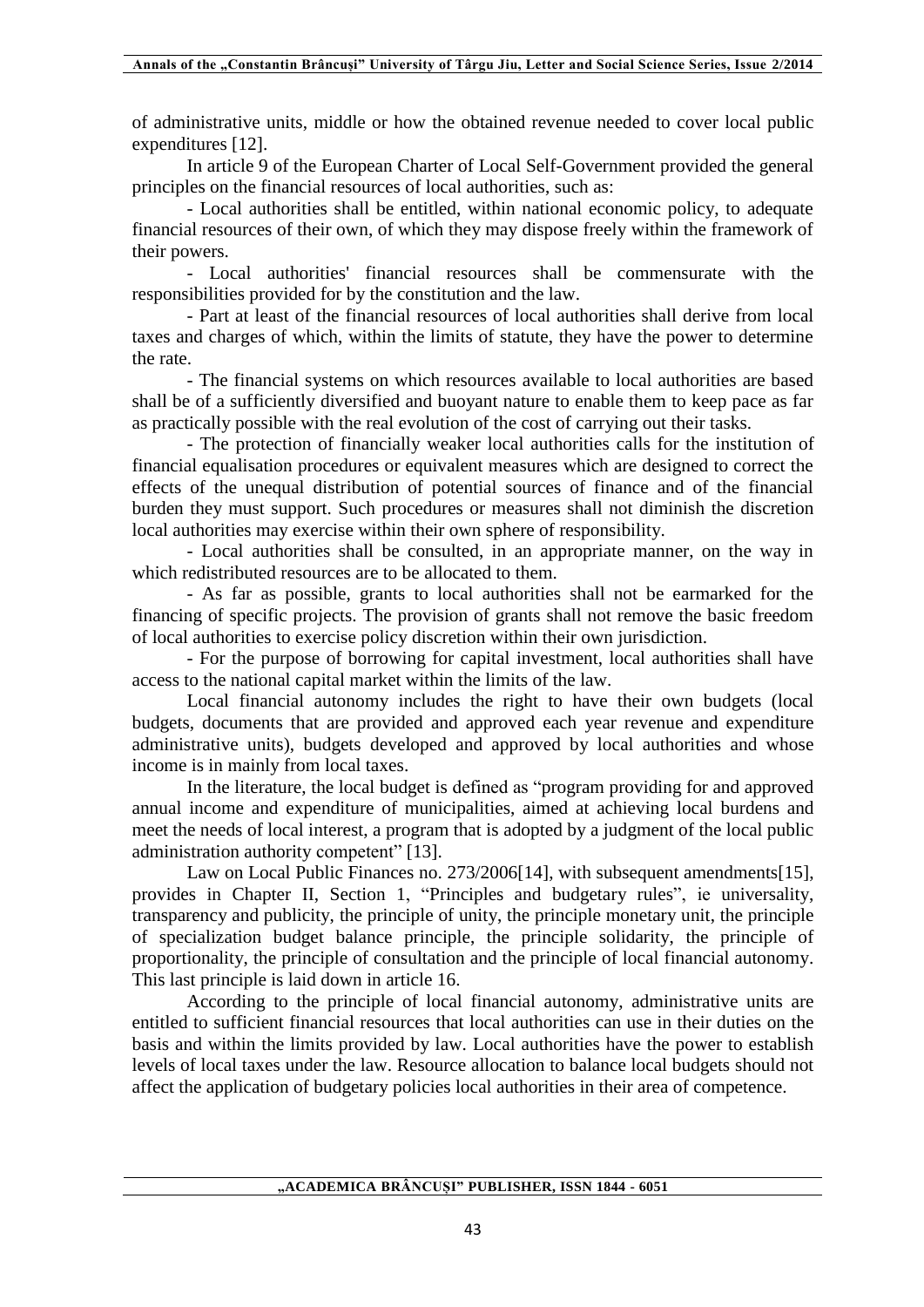Under the law, local budget revenues consist of [16]: own revenues consisting of: taxes, fees, contributions and other payments, other income and allowances deducted from income tax; amounts from certain revenues of the state budget; grants received from the state budget and other budgets; donations and sponsorships; amounts received from the European Union and / or other donors made payments and pre.

Local autonomy allows grounding, sizing and distribution of local budget expenditures on authorizing officers by purpose, ie the actions, activities, programs, projects, objectives, shall be made in accordance with the powers conferred to local authorities, they set priorities in order to operate their respective local interest.

Substantiation and approval of local budget expenditures shall be made in strict correlation with the real possibilities of local budget revenue collection, estimated to be achieved.

The principle of local financial autonomy expresses the "essence of decentralization of public finances, and according to which, between local budgets no relationship of subordination" [17].

Under local autonomy and legal provisions, local authorities are recognized following powers and duties regarding the local public finances:

a) development and approval of local budgets under budget balance, and according to deadlines established by this Law;

b) determination, finding, monitoring, tracking and collection of local taxes and any other income of the administrative units by their own departments specialized in the law;

c) tracking and reporting execution of budgets and rectified during the fiscal year, the budget balance conditions;

d) determining and tracking the performance of activities of local public services, including the option of passing or not these services under the responsibility of specialized operators or local public services, aiming to streamline the benefit of local communities;

e) efficient management of assets of public and private ownership of administrative units;

f) direct contracting of internal and external loans, short term and long term, and

g) ensuring internal and external loans, short term and long term, and follow the payment at follow the payment at maturity of the payment obligations arising therefrom; maturity of the payment obligations arising from those loans by the beneficiaries;

h) management of local public funds during budget execution, in terms of efficiency;

i) establishment of options and priorities in approving and local public expenditures;

j) Developing, approving, modifying and in achieving development programs in perspective of administrative units as the basis of annual local budget management;

k) the carrying out of the duties, powers and responsibilities provided by law.

The principle of local autonomy is a basic principle of local government as a result of decentralization of public financial resources, part of administrative decentralization.

## **REFERENCES**

[1]. Published in the Official Gazette of Romania, Part I, no. 331 of 26.11. 1997.

[2]. Article 3 para. l of the European Charter of Local Self-Government